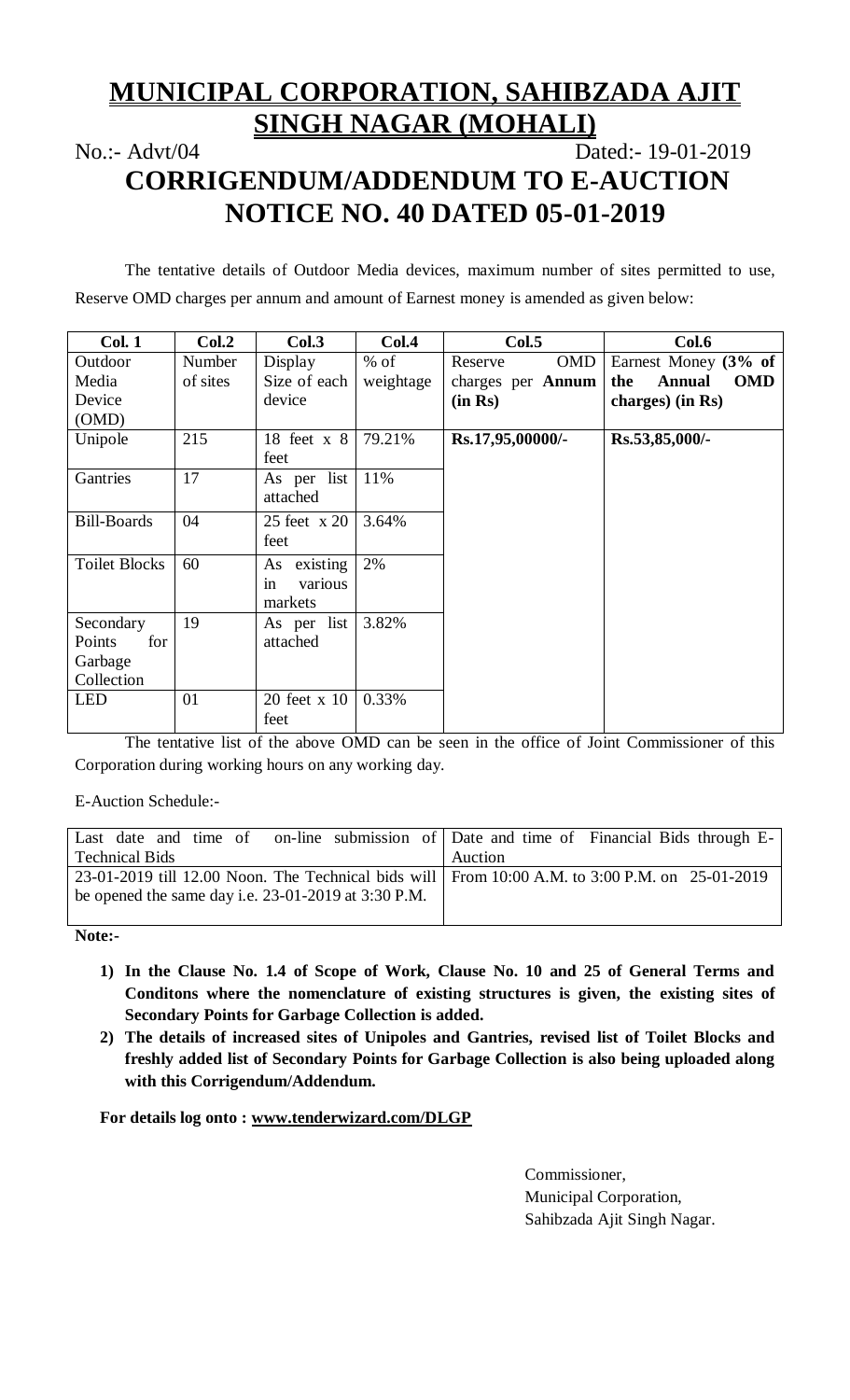## **List of Additional Unipoles:-**

| OMD UID NO.      | Locations                                                                                              |
|------------------|--------------------------------------------------------------------------------------------------------|
| UP/103           | Unipole Opp. SCF-10 in Ph-6 Market                                                                     |
| UP/104           | Unipole Opp. SCF-31 in Ph-6 Market                                                                     |
| UP/105           | Unipole Opp. SCF-72 in Ph-6 Market                                                                     |
| UP/106           | Unipole Opp. Canara Bank in Ph-6 Market                                                                |
| UP/107           | Unipole Opp. Booth No. 13 in Ph-1 Market                                                               |
| <b>UP/108</b>    | Unipole Opp. Booth No. 54 in Ph-1 Market                                                               |
| UP/109           | Unipole Opp. Hotel Glades in Ph-1 Market                                                               |
| UP/110           | Unipole Opp. PNB Bank in Ph-1 Market                                                                   |
| UP/111           | Unipole Opp. Uco Bank in Ph-1 Market                                                                   |
| UP/112           | Unipole Opp. Joyland in Ph-1 Market                                                                    |
| UP/113           | Unipole Opp. HDFC Bank in Ph-2 Market                                                                  |
| UP/114           | Unipole Opp. Verma & Company in Ph-2 Market                                                            |
| UP/115           | Unipole Back Side Kalayan Jewelers in Ph-5 Market                                                      |
| UP/116           | Unipole Opp. Samsung dealer in Ph-5 Market                                                             |
| UP/117           | Unipole Opp. Brar Caters Ph-5 Market                                                                   |
| UP/118           | Unipole Opp. Coffee Cafeday Ph-5 Market                                                                |
| UP/119           | Unipole Opp. Hotel Cama Ph-3A Market                                                                   |
| UP/120<br>UP/121 | Unipole Opp. Bansal Sari Center Ph-3A Market                                                           |
| UP/122           | Unipole Opp. M.S Mann Footwear Khokha Ph-3B1 Market<br>Unipole Opp. Chabbara Fancy Store Ph-3B1 Market |
| UP/123           | Unipole Opp. SCF-113, Ph-3B1 Market                                                                    |
| UP/124           | Unipole Opp. SCF-95, Ph-3B1 Market                                                                     |
| UP/125           | Unipole Opp. SCF-40, Ph-3B1 Market                                                                     |
| UP/126           | Unipole Opp. Ashiana Lodge Ph-7 Market                                                                 |
| UP/127           | Unipole Opp. ICICI Home Finance SCF-125, Ph-7 Market                                                   |
| UP/128           | Unipole Opp. Club 7 Ph-7 Market                                                                        |
| UP/129           | Unipole Opp. PNB Bank Ph-7 Market                                                                      |
| UP/130           | Unipole Opp. Netwon Chemists & Druggists SCF-10 Ph-7 Market                                            |
| UP/131           | Unipole. in GMADA Parking Ph-8                                                                         |
| UP/132           | Unipole Reliance Fresh Sector-70, Market                                                               |
| UP/133           | Unipole Opp. Central Bank of India. Sector-70, Market                                                  |
| UP/134           | Unipole Opp. Indusland Bank Sector-70, Market                                                          |
| UP/135           | Unipole Near J.P. Singh & Co. Property consultants. Sector-70, Market                                  |
| UP/136           | Unipole Near Papa Whiskey Restaurant Sector-70, Market                                                 |
| UP/137           | Unipole Near Market Sector-71                                                                          |
| UP/138           | Unipole Near Chawla Properties Sector-69                                                               |
| UP/139           | Unipole Near Chehak Stationery Sector-69                                                               |
| UP/140           | Unipole Near Dhawat a Khass Sector-68 Market                                                           |
| UP/141           | Unipole Near SBI Bank Sector-68                                                                        |
| UP/142           | Unipole Opp. SCF -116, Ph-11, Market                                                                   |
| UP/143           | Unipole Opp. SCF -94, Ph-11, Market                                                                    |
| UP/144<br>UP/145 | Unipole Opp. SCF -31, Ph-11, Market<br>Unipole Opp. SCF -65-66, Ph-10, Market                          |
| UP/146           | Unipole Opp. SCF -48, Ph-10, Market                                                                    |
| UP/147           | Unipole Opp. SCF -11, Ph-10, Market                                                                    |
| UP/148           | Unipole Opp. SCF-7, Ph-9, Market                                                                       |
| UP/149           | Unipole Opp. SCF-28, Ph-9, Market                                                                      |
| UP/150           | Unipole Opp. SCF-46-47, Ph-9, Market                                                                   |
| UP/151           | Unipole Opp. SCF-27, Ind: area Ph-9, Market                                                            |
| UP/152           | Unipole at the traffic point of Sec-66-67 near Mandi Board Colony.                                     |
| UP/153           | Unipole at the traffic point of Sec-66-67 near Mandi Board Colony.                                     |
| UP/154           | Unipole at the T-point on the road turing to Railway Station Mohali                                    |
| UP/155           | Unipole near Sec-66-67 light point near Water Works.                                                   |
| UP/156           | Unipole at the traffic point of Ph-1/2 back side H-No. 853 PH-1                                        |
| UP/157           | Unipole at traffic point of new bus stand entry point.                                                 |
| UP/158           | Unipole at traffic point of Ind: area Ph-1 and Village Mohali                                          |
| UP/159           | Unipole at Spice traffic point on Concrete plant side                                                  |
| UP/160           | Unipole in Ph-5 green belt in JCT chowk                                                                |
| UP/161           | Unipole in green belt towards ind area ph-8 side in JCT chowk                                          |
| UP/162           | Unipole at traffic light point of Ind area Ph-7&8 on Airport road.                                     |
| UP/163           | Unipole at traffic light point of Ind area Ph-7&8 on Airport road.                                     |
| UP/164           | Unipole at traffic light point of Ind area Ph-7&8 on Airport road.                                     |
| UP/165           | Unipole at Sector-55, entry point opp. Police station sec-66 side.                                     |
| UP/166           | Unipole at Sector-55, entry point opp. Police station sec-66 side.                                     |
| UP/167           | Unipole at Pj-11 neighborhod park entrance and side corner.                                            |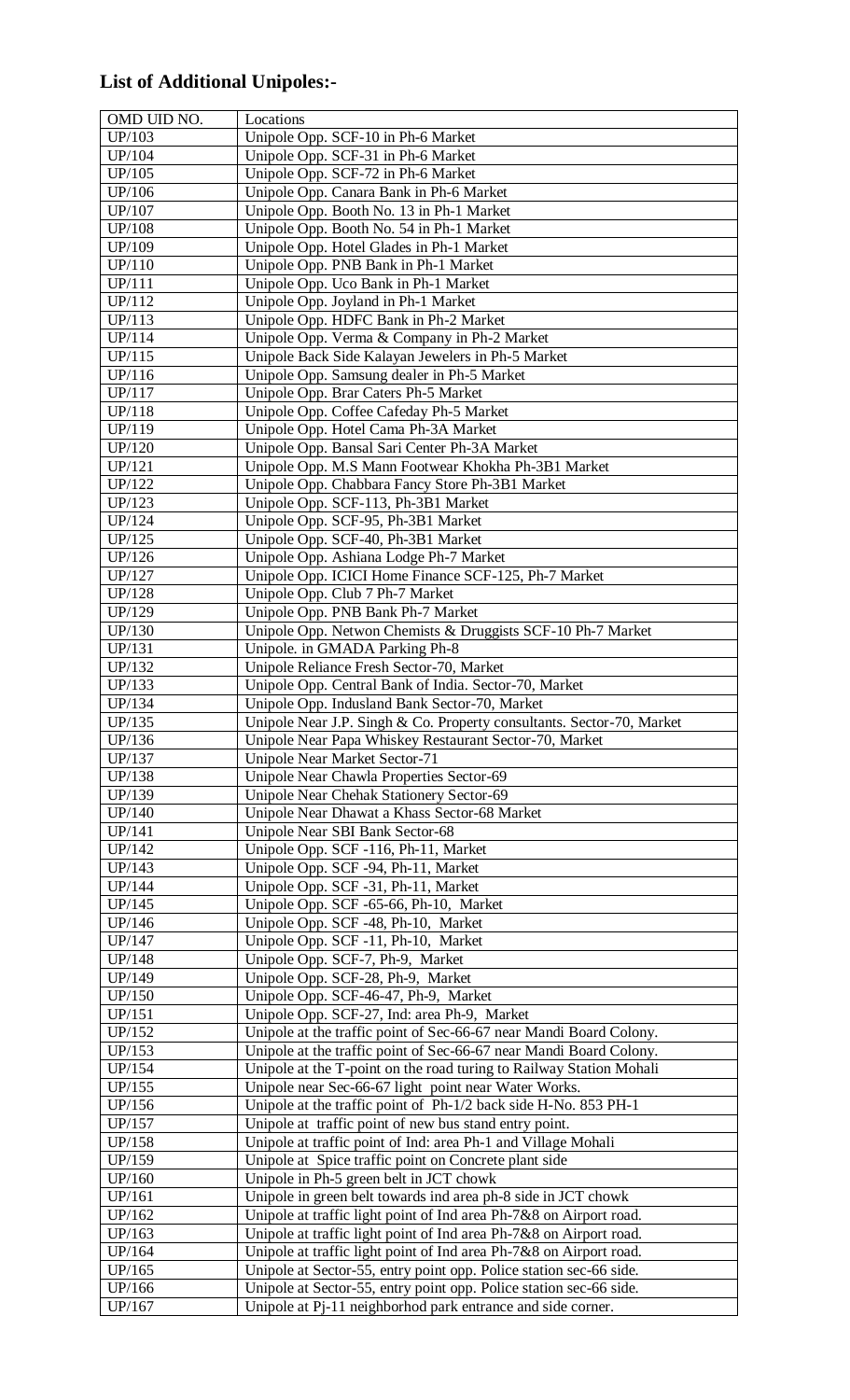| UP/168           | Unipole at Ph-11 neighborhod park entrance and side corner.          |
|------------------|----------------------------------------------------------------------|
| UP/169           | Unipole at Silvi Park Ph-10 entry.                                   |
| UP/170           | Unipole opp. silvi Park, green belt and market entrance.             |
| UP/171           | Unipole opp. silvi Park, green belt and market entrance.             |
| UP/172           | Unipole Ph-10 SBI Colony Green belt.                                 |
| UP/173           | Unipole Ph-10 SBI Colony Green belt.                                 |
| UP/174           | Unipole City park Sector-68                                          |
| UP/175           | Unipole. Leisure valley Ph-9                                         |
| UP/176           | Unipole. Nature Park Ph-8                                            |
| UP/177           | Unipole. Nature Park Ph-8                                            |
| UP/178           | Unipole. Library park Ph-7                                           |
| UP/179           | Unipole. Rose garden park Ph-3b1                                     |
| UP/180           | Unipole. Bougainvillea Garden Ph-4                                   |
| UP/181           | Unipole. Ind: area Ph-9, Green belt Opp. Market.                     |
| UP/182           | Unipole. Ind: area Ph-7, Green belt, ind: area Ph-7/8 dividing road. |
| UP/183           | Unipole. Ind: area Ph-7, Green belt Opp. Spice main road.            |
| UP/184           | Unipole. Ind: area Ph-5, Green belt. Main gate.                      |
| UP/185           | Unipole. Ind: area Ph-6, Green belt, near motor market.              |
| UP/186           | Unipole. Ind: area Ph-6, Green belt Opp. Dara Studio chowk.          |
|                  | Unipole. Ind: area Ph-3, Green belt, near peer baba park.            |
| UP/187<br>UP/188 | Unipole. Ind: area Ph-3, Mango belt, main gate.                      |
|                  |                                                                      |
| UP/189           | Unipole. Ph-2, Green belt, near Gian Jyoti Public School Croosing.   |
| UP/190           | Unipole. Ph-2, Green belt, near Gian Jyoti Public School Croosing.   |
| UP/191           | Unipole. Ph-3A, Entry Point.                                         |
| UP/192           | Unipole. Sec-70, Special park Entrance.                              |
| UP/193           | Unipole. Sec-70, Special park Entrance.                              |
| UP/194           | Unipole. Sec-71, Kargil park Entrance.                               |
| UP/195           | Unipole. Sec-71, Kargil park Entrance.                               |
| UP/196           | Unipole. 200ft. Sec-71, side park, Opp. Radha Swami Sat Sang Bhawan. |
| UP/197           | Unipole. At the traffic light point of Sec-67-68, 79&80.             |
| UP/198           | Unipole. At the traffic light point of Sec-67-68, 79&80.             |
| UP/199           | Unipole. At the traffic light point of Sec-66-67, 80&81.             |
| <b>UP/200</b>    | Unipole. In the market of Sec-80 opp. Brew Hotel.                    |
| UP/201           | Unipole. In the market of Sec-80 opp. Brew Hotel.                    |
| UP/202           | Unipole. In the market of Sec-79                                     |
| UP/203           | Unipole. In the market of Sec-79                                     |
| UP/204           | Unipole. In the market of Sec-79, Jublee Showroom Market.            |
| UP/205           | Unipole. In the market of Sec-79, Jublee Showroom Market.            |
| UP/206           | Unipole. At road intersection of Sec-68-69/78-79                     |
| UP/207           | Unipole. At road intersection of Sec-68-69/78-79                     |
| <b>UP/208</b>    | Unipole. Opp. Homeland residential project.                          |
| UP/209           | Unipole. At the light point of Sec-70/76-77                          |
| UP/210           | Unipole. At the light point of Sec-70/76-77                          |
| UP/211           | Unipole. At the light point of Sec-70/76-77                          |
| UP/212           | Unipole. At the light point of Sec-70/76-77                          |
| UP/213           | Unipole. At Radha Swami chowk.                                       |
| UP/214           | Unipole. At D.C Office Chowk.                                        |
| UP/215           | Unipole. At D.C Office Chowk.                                        |
|                  |                                                                      |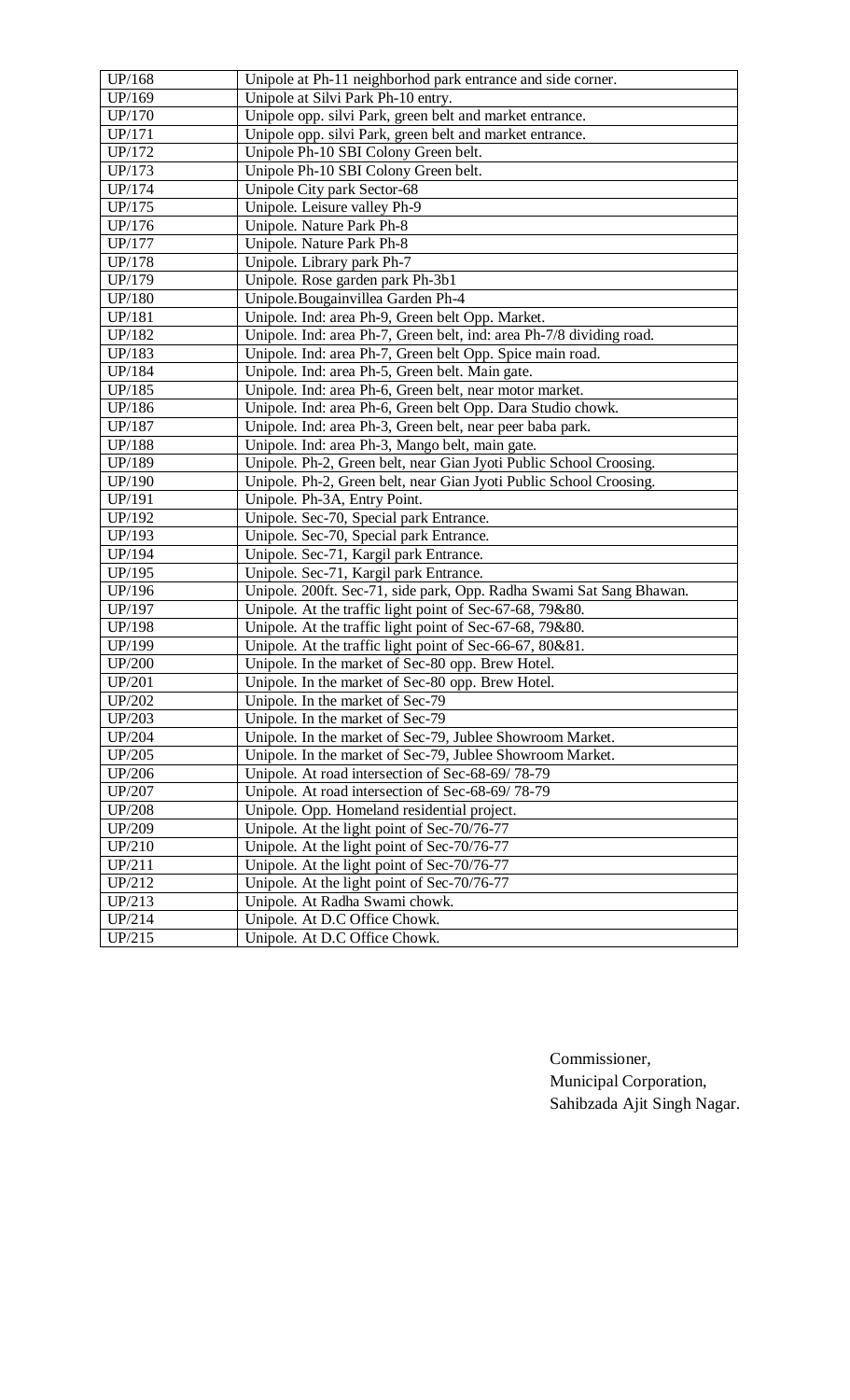## **Secondary Collection point for Garbage Collection (SCP)**

| OMD UID NO.   | Locations                                                 |
|---------------|-----------------------------------------------------------|
| SCP/01        | In Ph-6, S.A.S Nagar. Ward No. 2                          |
| SCP/02        | In Vill: Madanpura, Ward No. 12                           |
| SCP/03        | In Ind area Ph-3 Near back wall of Ranbaxy, Ward No. 6    |
| SCP/04        | In Ph-3A, Near Petrol Pump, Ward No. 14                   |
| SCP/05        | In Ph-9, Near Leisure Vallery. Ward No. 24                |
| SCP/06        | In Ph-9, Near Petrol Pump, Ward No. 31                    |
| <b>SCP/07</b> | In Ph-10, Near Manav Mangal School, Ward No. 26.          |
| <b>SCP/08</b> | In Ph-11, Near Bawa White House, Ward No. 28              |
| <b>SCP/09</b> | In Vill: Mataur, Near Market, Ward No. 48                 |
| SCP/10        | In Ind: area Ph-4, near park, Ward No. 11                 |
| SCP/11        | In Sector-57, near Water Works, Ward No. 7                |
| SCP/12        | In Ind: area Ph-7, near MC Quarter. Ward No. 7            |
| SCP/13        | In Ind: area Ph-7, near Factory No. 93 Ward No. 50        |
| SCP/14        | In Ind: area Ph-8, Near Old Tubewell. Ward No. 50         |
| SCP/15        | In Sector-67, Ward No. 35                                 |
| SCP/16        | In Ind: area Ph-9, In front of Eicher School. Ward No. 33 |
| SCP/17        | In Sector-68, Near City Park. Ward No. 36                 |
| SCP/18        | In Sec-69, Near Gurukul World School, Ward No. 46         |
| SCP/19        | In Sec-80, Near back side of Vill: Mauli. Ward No. 42.    |

#### **List of Additional Gantries:-**

| OMD UID NO. | Locations                                   |
|-------------|---------------------------------------------|
| GT/15       | Gantry on Airport Road near Mad Arts.       |
| GT/16       | Gantry on Airport Road between RUB & ISSER. |
| GT/17       | Gantry on Kajhari to Chawla Chowk road.     |